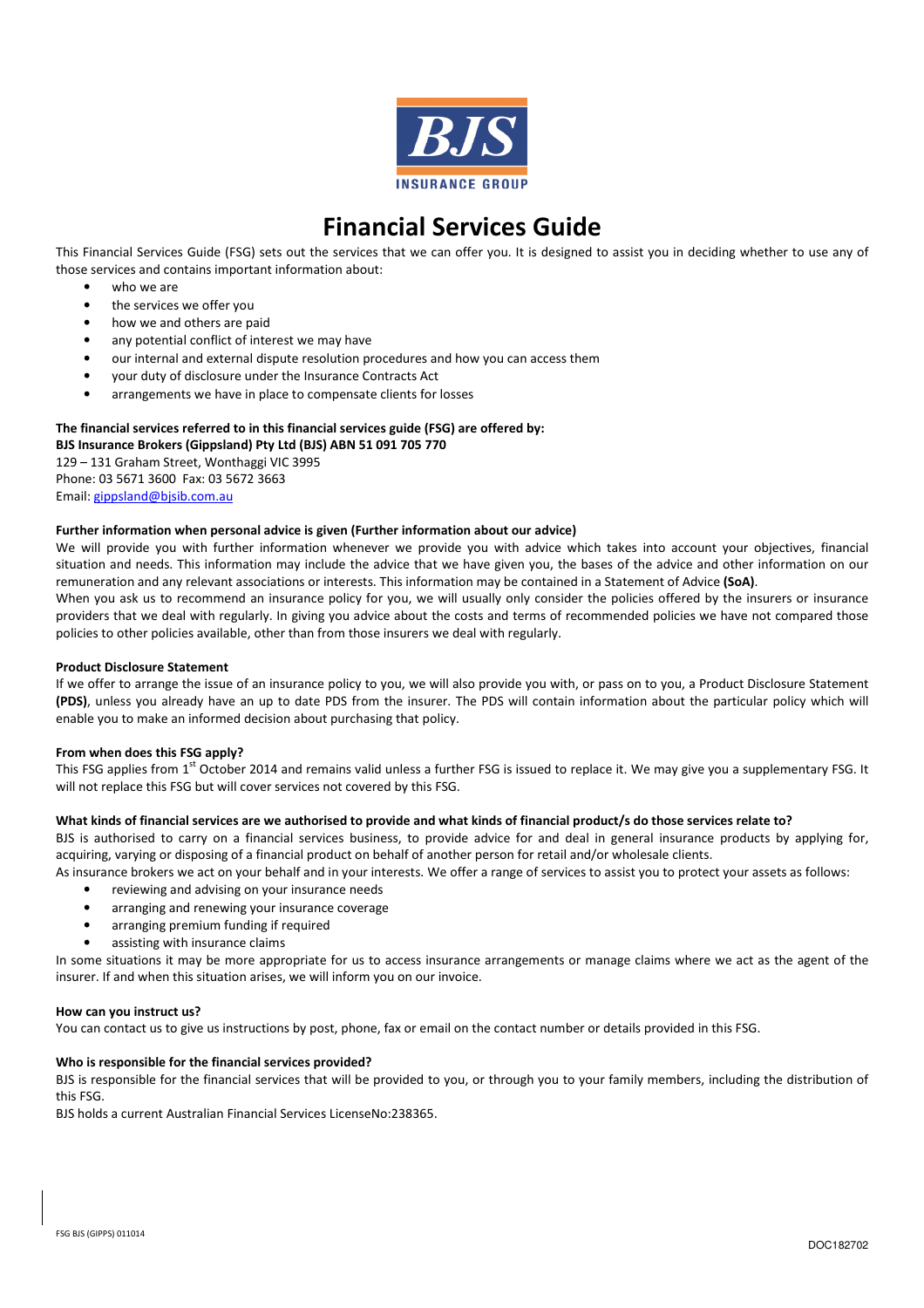## Will I receive tailored advice?

Not in all cases. However, we may need information about your personal objectives, details of your current financial situation and any relevant information, so that we can arrange insurance policies for you. We will ask you for the details that we need to know.

In some cases we will not ask for any of this information. If we do not ask, or if you do not give us all of the information we ask for, any advice you receive may not be appropriate to your needs, objectives and financial situation.

You should read the warnings contained in any SoA, or any other warnings that we give you, carefully before making any decision about an insurance policy.

Where we provide you with advice about your insurance arrangements, that advice is current at the time that we give it. We will review your insurance arrangements when you inform us about changes in your circumstances.

## What information of we maintain in your file and can I examine my file?

We maintain a record of your personal profile, including details insurance policies that we arrange for you. We also maintain records of any recommendations or advice given to you. We will retain this FSG and any other FSG given to you as well as any SoA or PDS that we give or pass on to you.

We are committed to implementing and promoting a Privacy Policy, which will ensure the privacy and security of you personal information. A copy of our privacy policy is available on request. A copy is also available on our website, www.bjsib.com.au If you wish to look at your file please ask us. We will make arrangements for you to do so.

Contractual Liability and your insurance cover

Many commercial or business contracts contain clauses dealing with your liability (including indemnities or hold harmless clauses). Such clauses may entitle your insurers to reduce cover, or in some cases, refuse to indemnify you at all. You should seek legal advice before signing and accepting contracts. You should inform us of any clauses of this nature before you enter into them.

## How will I pay for the services provided?

For each insurance product the insurer will charge a premium that includes any relevant taxes, charges and levies. We often receive a payment based on a percentage of this premium (excluding relevant taxes, charges and levies) called commission, which is paid to us by the insurers. However, in some cases we will also charge you a fee. This will all be shown on the invoice that we send you. You can choose to pay by any of the payment methods set out in the invoices. You are required to pay us within the time set out in the invoice.

If there is a refund of premium owed to you as a result of a cancellation or alteration to a policy, we will retain any fee we have charges you. We may also retain commission depending on our arrangements with the insurer.

When you pay us your premium it will be banked into our trust account. We retain the commission from the premium you pay us and remit the balance to the insurer in accordance with our arrangements with the insurer. We will earn interest on the premium while it is in our trust account or we may invest the premium and earn a return. We will retain any interest or return on investment earned on the premium.

### How are any commissions, fees or other benefits calculated for the providing the financial services? Commission

We are generally paid a commission by the insurers when we arrange insurances for you. The commission received reflects in part the work that we do on behalf of the insurer, including tasks such as mail, invoicing and collecting premiums, electronic data submission, providing insurer documentation, handling your policy queries, claims support activities and the general marketing of the insurers products to our clients.

Our commission will be calculated based on the following formula:

 $X = Y\% \times P$ 

In this formula:

X = our commission

Y% = the percentage commission paid to us by the insurer. Our commission varied between 0% and 30%

P = the amount you pay for any insurance policy (less any government fees or charges included in that amount)

In various situations we may also receive additional payment from insurers due to specific commercial arrangement that we have entered into with them, such as profit share agreements. These might include things such as additional incentive payments based on the over-all amount or profitability of the insurance that we place with them and subsidised training. Such an arrangement does not increase the amount you pay for your insurance.

We currently have such arrangements with QBE, Zurich and Allianz.

### Fees paid by you

We generally charge our clients a broker fee for the additional services that we provide which are not covered by the commissions received from insurers. Activities that such fees cover include;

- conducting market research on the best value for money products available and the financial strength or claims paying ability of insurers
- canvassing the market to source alternative quotations and coverage options for you and performing risk analysis and insurance portfolio co-ordination
- providing you with advice on a particular product and options that we believe best meet your individual needs
- providing you with claims support in situations where the insurer fails to meet your expectations